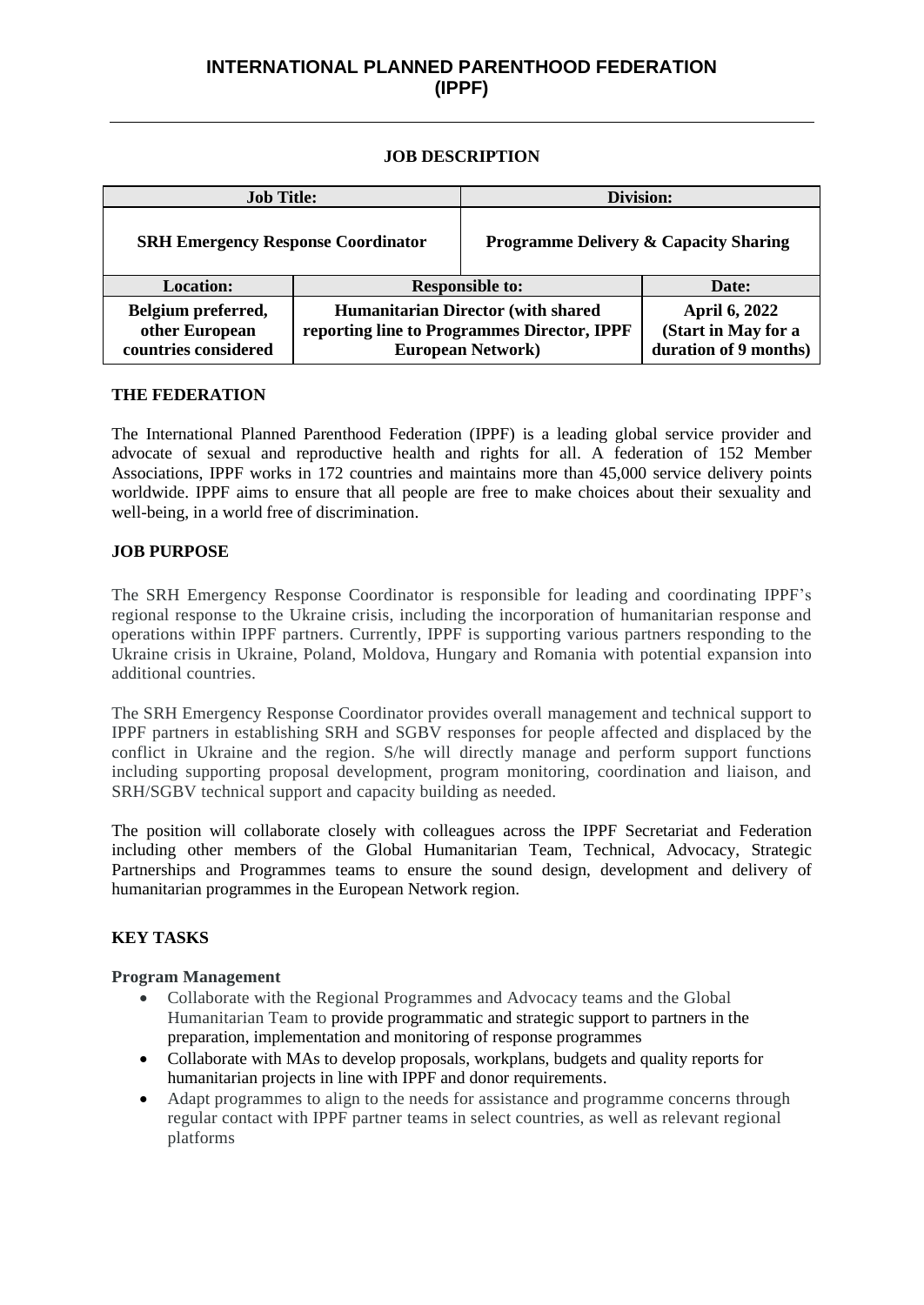### **Emergency Response Strategy**

- Brief donors on response efforts in line with reporting requirements
- Collaborate with partners to develop concept notes and proposals to access humanitarian pooled funds, the UNCERF and other relevant sources of funding
- Strengthen the visibility of the Member Associations' responses by networking with external stakeholders and partners and aligning activities with other partners to ensure effective relationships
- Craft and review programme design and proposal development for new emergencies

### **Technical Support (SRH and SGBV)**

- Provide technical support to partners, through capacity building training, guidance and advice while upholding staff care and safeguarding policies
- Provide regular technical input and review of proposals and programme reports.
- Advise IPPF partners in the recruitment and retention of technical specialists (e.g. SGBV and/or SRH) to support their responses
- Engage in IPPF's advocacy to highlight SRH and SGBV issues in regional emergencies
- Collaborate with colleagues in the Global Humanitarian Team to ensure comprehensive support to IPPF partners for various thematic topics (e.g. Safety and Security, Safeguarding, SGBV, SRH etc).
- Optimise the design of SRH and SGBV emergency programmes through feedback from field developments, new research, updates from sector leaders and new standards and practices.

Perform other duties as assigned by the supervisor.

# **PERSON SPECIFICATION**

### **Education and Qualifications**

• Typically, a Master's degree in social work, public health, international development, gender studies, or related field. Equivalent combination of relevant education and experience may be substituted as appropriate.

# **Proven Ability**

- Significant experience in the humanitarian response field in senior management and technical positions, including preparedness, disaster response and recovery, fragility and conflict
- Excellent understanding of the associated technical and political issues related to SRH services in humanitarian settings especially in SGBV issues
- Experience in monitoring SRH programmes and quality of care in clinics and outreach settings, especially in humanitarian settings
- Experience in managing multi-site service delivery and working with multiple partners
- Experience in programme and budget management
- Experience in providing technical support to a variety of stakeholders
- Extensive networks within the global humanitarian system and knowledge of international humanitarian coordination architecture, aid systems and agencies.

**Skills**